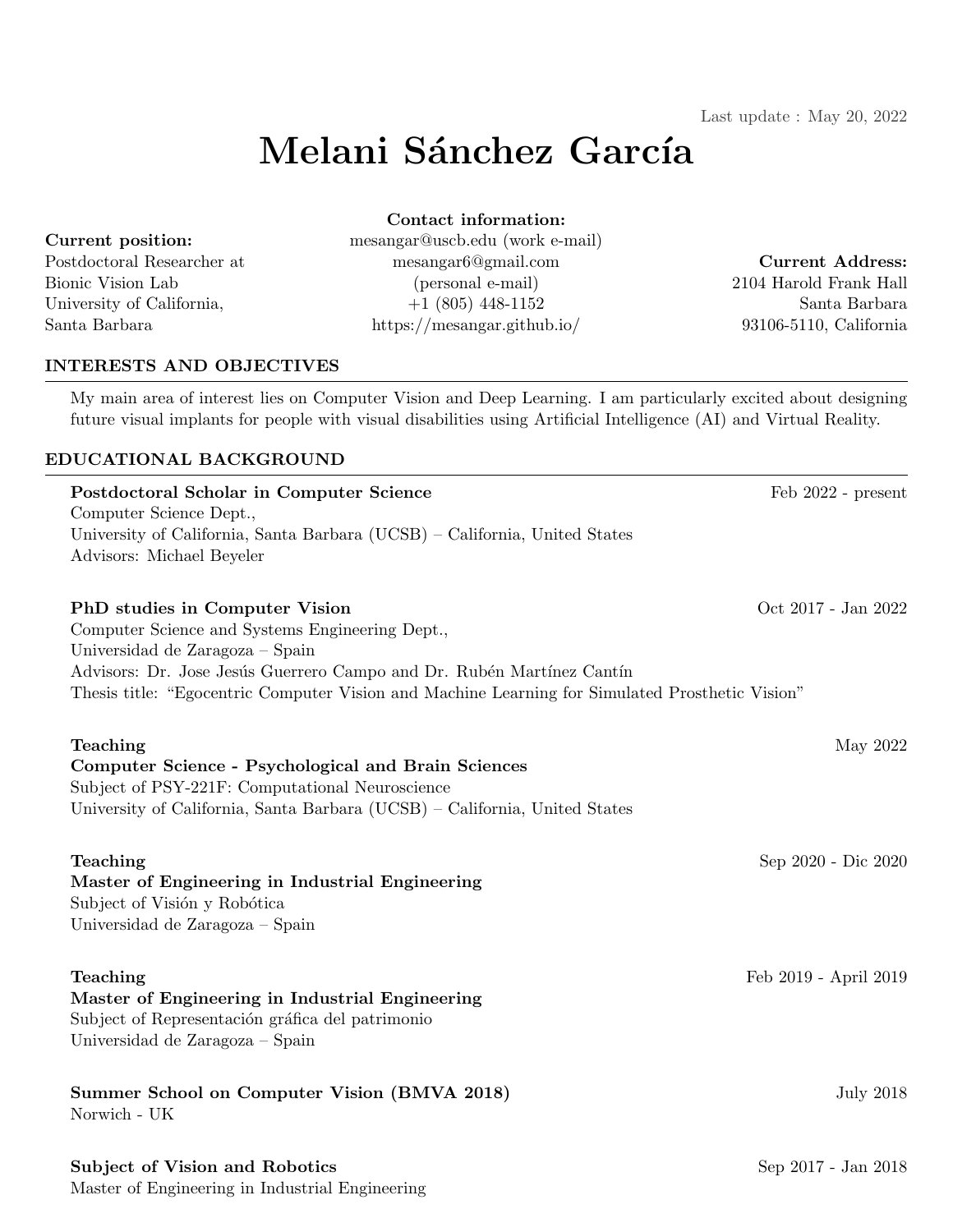Universidad de Zaragoza – Spain Advisors: Dr. Jose Jesús Guerrero Campo and Dr. Gonzalo López Nicolás

# Master of Chemical Engineering Sep 2015 - May 2017 Universitat de València – Spain Master's degree final project title: "Elimination of a representative VOC by total oxidation using catalysts"

# Bachelor of Chemical Engineering Sep 2011 - May 2015

Advisor: Dr. Benjamín E. Solsona Espriu

Universitat de València – Spain Final degree project title: "Design of catalytic converters in exhaust pipes" Advisor: Dr. Benjamín E. Solsona Espriu

# SCHOLARSHIPS

FPI scholarship (PhD candidate)  $\qquad \qquad$  Oct 2017 Research staff training program from the Ministry of Economy and Competitiveness for I+D+i Universidad de Zaragoza – Spain Research Project: "DPI2015-65962-R"

# WORK/RESEARCH EXPERIENCE

#### Visit PhD Researcher May 2021 - June 2021

Prof. Eduardo Fernández Jover Retina model simulation through Virtual Reality Instituto de Bioingeniería Universidad Miguel Hernández

#### Visit PhD Researcher Sep 2019 - Dec 2019

Prof. Benoit Cottereau and Christophe Jouffrais Spiking Neural Networks IRIT and CerCo labs University of Toulouse

#### Research Engineer May 2017 - Oct 2017

Robotics, Perception & Real Time Group Universidad de Zaragoza – Spain Research Project: "DPI2015-65962-R" Research in Computer Vision and Robotics: Egocentric computer vision for the interaction with the environment of people with visual disability

#### Research Assistant Sep 2016 - May 2017

Engineering Department Universitat de València – Spain Research in Carboquímica: Elimination of a representative VOC by total oxidation using catalysts

# PUBLICATIONS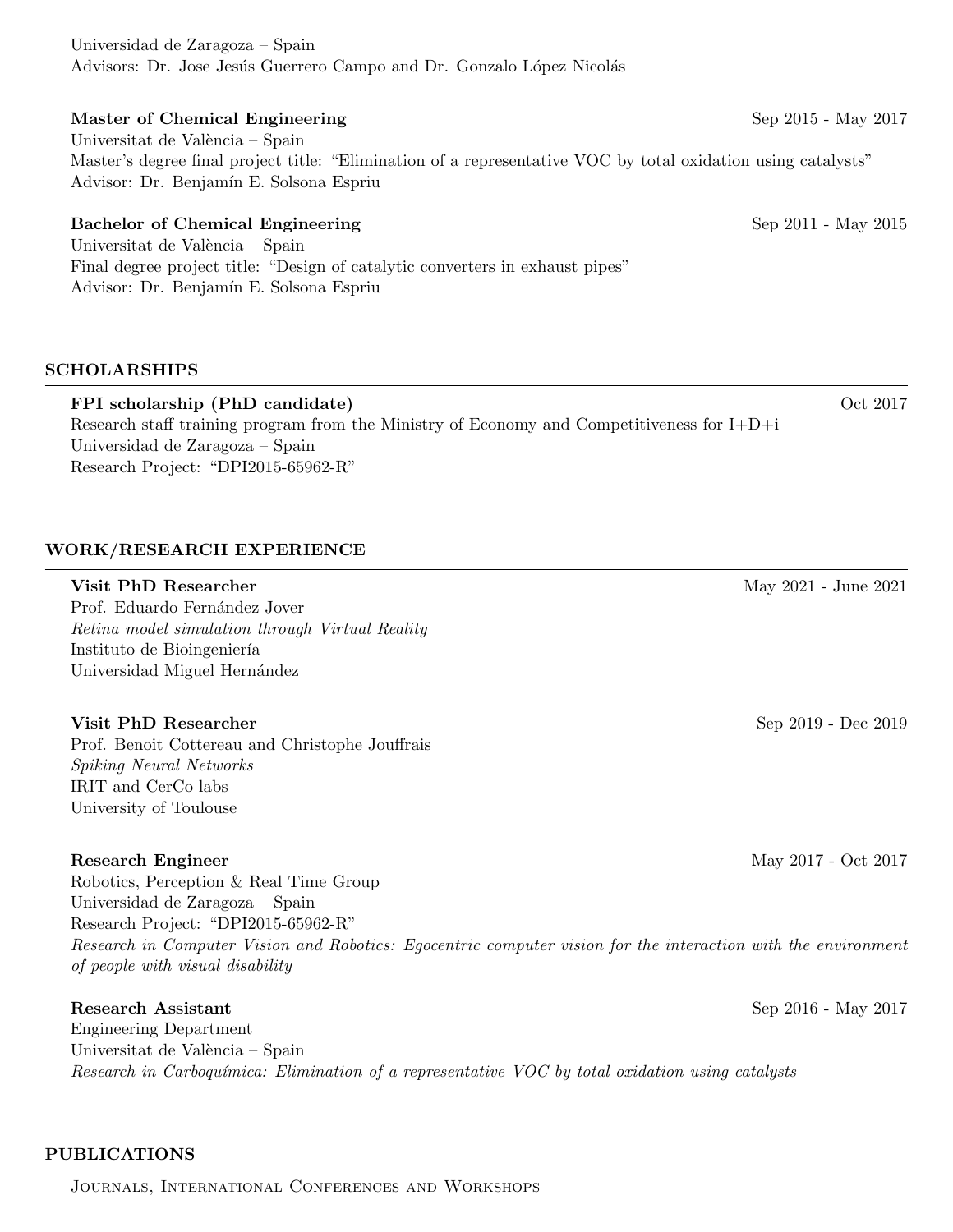[1] "Efficient visual object representation using a biologically plausible spike-latency code and winner-take-all inhibition"

Melani Sánchez García and Michael Beyeler

Neuro Vision Workshop, Conference on Computer Vision and Pattern Recognition (CVPR) 20, June 2022

- [2] "Visual acuity assessment with visual prosthesis through a virtual reality system" Melani Sánchez García, Roberto Moreollón Ruiz, Rubén Martínez Cantín, Jose J. Guerrero and Eduardo Fernandez Jover Submitted
- [3] "Augmented reality navigation system for visual prosthesis" Melani Sánchez García, Alejandro Perez Yus, Rubén Martínez Cantín and Jose J. Guerrero Submitted
- [4] "Influence of field of view in visual prostheses design: Analysis with a VR system" Melani Sánchez García, Rubén Martínez Cantín, Jesús Bermudez Cameo and Jose J. Guerrero Journal of Neural Engineering Published: October 7, 2020
- [5] "Semantic and Structural Image Segmentation for Prosthetic Vision" Melani Sánchez García, Rubén Martínez Cantín and Jose J. Guerrero PLOS ONE Journal Published: January 29, 2020
- [6] "Indoor Scenes Understanding for Visual Prosthesis with Fully Convolutional Networks" Melani Sánchez García, Rubén Martínez Cantín and Jose J. Guerrero VISAPP 14th International Joint Conference on Computer Vision, Imaging and Computer Graphics Theory and Applications, 22, October 2018
- [7] "Structural and object detection for phosphene images" Melani Sánchez García, Rubén Martínez Cantín and Jose J. Guerrero Published in Arxiv, 25, September 2018
- [8] "Smart Representation of Indoor Scenes under Simulated Prosthetic Vision" Melani Sánchez García, Rubén Martínez Cantín and Jose J. Guerrero WiCV Women in Computer Vision Workshop, 15th European Conference on Computer Vision (ECCV), 9, September 2018

# SUPERVISED BACHELOR/MASTER PRACTICUM SUPERVISOR

- Lorenzo Labadial Mur. Co-supervised with Rubén Martínez Cantín. Bs. Industrial Eng. Universidad de Zaragoza. 2020-2021
- Violeta Estepa Ramos. Co-supervised with Rubén Martínez Cantín. Bs. Industrial Eng. Universidad de Zaragoza. 2019-2020
- · María Santos Villafranca: "Simulador de prótesis visual en entornos 360° con gafas de realidad virtual". Co-supervised with Jose Jesús Guerrero Campo. Bs. Industrial Eng. Universidad de Zaragoza. 2018-2019
- Pedro Luis Compais Serrano: "Sistema de asistencia a la navegación basado en la cámara de eventos". Cosupervised with Jose Jesús Guerrero Campo and Rubén Martínez Cantín. Bs. Industrial Eng. Universidad de Zaragoza. 2018-2019

# PARTICIPATION IN RESEARCH REVISIONS

- [1] External Reviewer in Journal of Neural Engineering, 2022
- [2] External Reviewer in Journal of Neural Engineering, 2020
- [3] External Reviewer in ICRA IEEE International Conference on Robotics and Automation 2020, Paris, Virtual Conference, IEEE Robotics and Automation Society.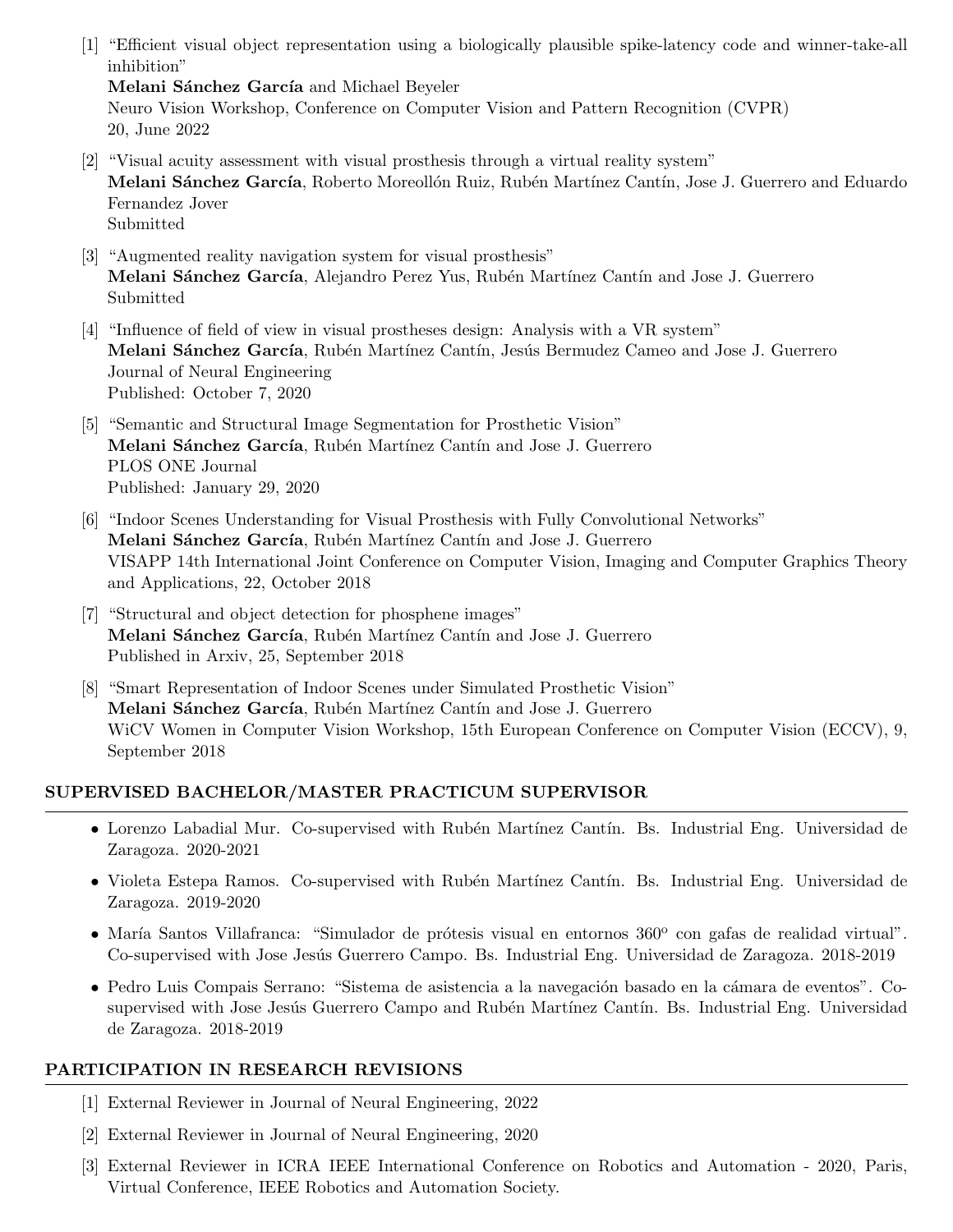[4] External Reviewer in ACVR Sixth International Workshop on Assistive Computer Vision and Robotics, 9, September 2018

# RESEARCH PROJECTS

• Egocentric Computer Vision for Environment Interaction of Visually Impaired People (EVEIVI), DPI2015- 65962-R. Financed by MINECO and UE/FEDER. P.I.(principal investigator): Jose J. Guerrero

#### OTHER ACTIVITIES

- "Influence of Field of View in Visual Prostheses Design: Analysis with a VR System" Presented at IX Jornada de Jóvenes Investigadores del I3A, 2020
- I was featured in Ágora, which is the Aragón Radio program dedicated to popular science.
- I participated in the initiative 'Una ingeniera en cada cole' (AMIT)
- "Semantic and Structural Image Segmentation for Prosthetic Vision" Presented at VIII Jornada de Jóvenes Investigadores del I3A, 2019

#### PROGRAMMING LANGUAGES

Python Tensorflow and Keras  $C/C++$ Matlab OpenCV R ROS Visual studio Gazebo

# LANGUAGES

 $English - Fluent (C1)$ German — Beginner Spanish — Native

#### REFERENCE LIST

- Josechu Guerrero (jguerrer@unizar.es) Universidad de Zaragoza Robotics, Perception and Real-Time Group, I3A Zaragoza, Spain
- Rubén Martínez Cantín (rmcantin@unizar.es) Universidad de Zaragoza Robotics, Perception and Real-Time Group, I3A Zaragoza, Spain
- Benoit Cottereau (benoit.cottereau@cnrs.fr) CNRS Centre de Recherche Cerveau & Cognition Toulouse, France